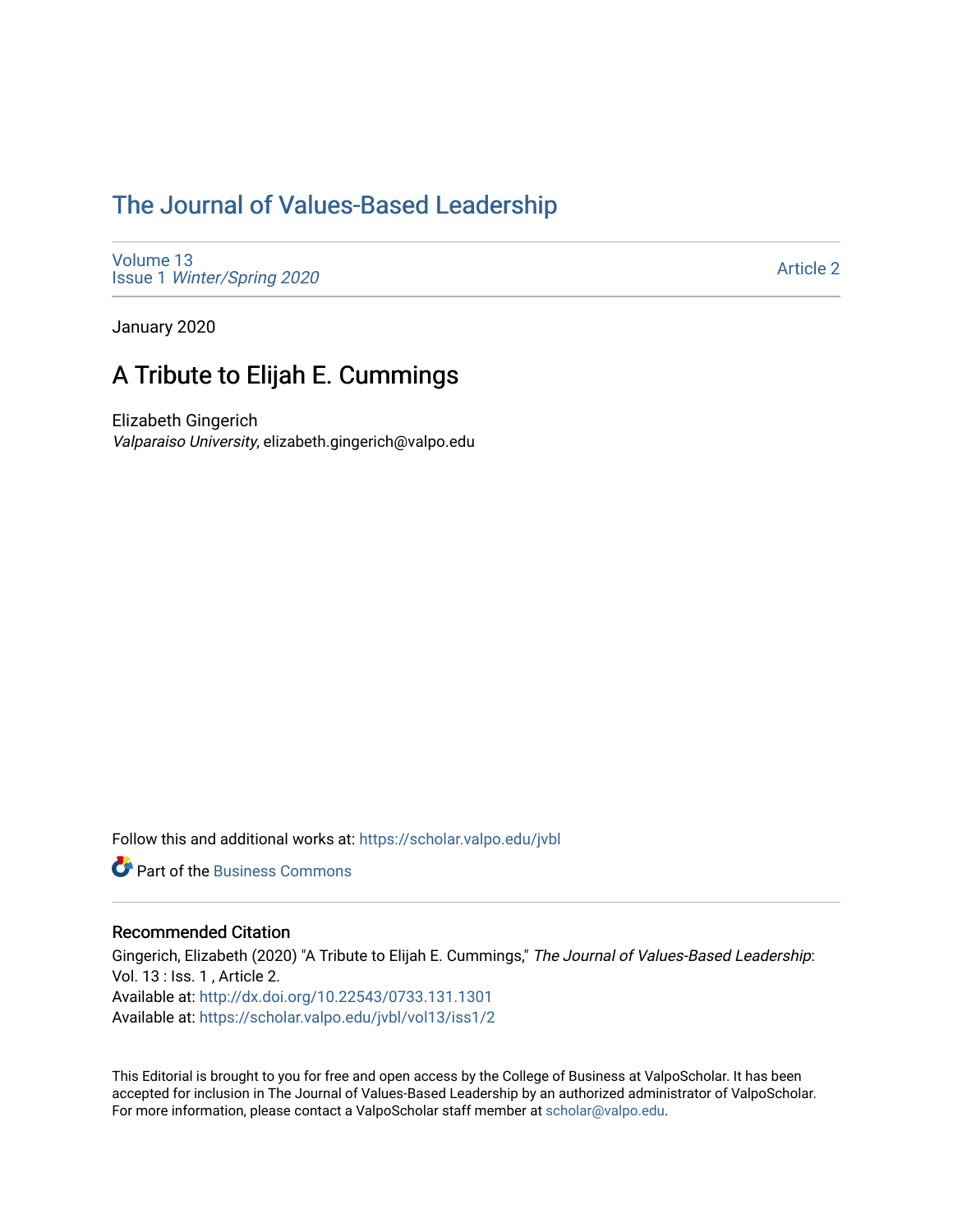# *A TRIBUTE TO ELIJAH EUGENE CUMMINGS*

*(January 18, 1951 – October 17, 2019)<sup>1</sup>*

At the age of 68, after a lifetime of public service, Representative Elijah Eugene Cummings, Chairman of House Oversight Committee – the key entity involved in the Trump impeachment inquiry – succumbed to illness, signing a final subpoena at his deathbed. His death garnered words of heartfelt loss from colleagues of both political affiliations, men and women of conservative and progressive leanings, who recalled the positive impact of this person both on the floor of the House as well as behind closed doors, indicative of his vast personal relationship network. Cummings' actions and statements transcended simply transactional analysis, prompting more substantial reflection.

#### **Pain - Passion - Purpose**

Everyone, without exception, has experienced the depths of pain, at least subjectively, during the course of their lifetimes. While opportunity and environment, gender and physical limitations – the primary determinants of a person's upbringing and development – differ, in some instances, rather radically, the question that we must pose to ourselves is, "So … where do we go from here?" The desire to uplift and invigorate others is often anemically expressed by such clichés as "making lemonade from lemons" or "making a silk purse from a sow's ear." Seldom is that sustaining, let alone sufficient to motivate for the long-term.

So believed Congressional leader Elijah Cummings. During a 2017 hearing where he battled to preserve and expand medical coverage under the *Affordable Care Act* in the face of fierce conservative opposition, he bolstered his argument, deriving inspiration from the tenacity of disabled activists, by saying,

### "There is something about pain that is a driving force; when bad things happen to you, do not ask the question as to why did it happen TO me? Ask why did it happen FOR me?"

In this way, we can all TURN PAIN INTO PASSION INTO PURPOSE. Accentuating this reckoning,



was Cummings' further directive: "For every season, there is a reason." He believed that we must command our conscience to guide our conduct.

# **The Urgency of Now**

Climate change, deteriorating foreign relations, inaction in healthcare and criminal justice, sensible gun laws, civil rights, equal pay…only a few of the national, international, and in some cases existential, issues addressed by Cummings. Cummings indefatigably invoked the need for

<sup>1</sup> Primary sources include the US Congressional Record (1996-2019), funeral eulogies, and Cummings' own Twitter postings.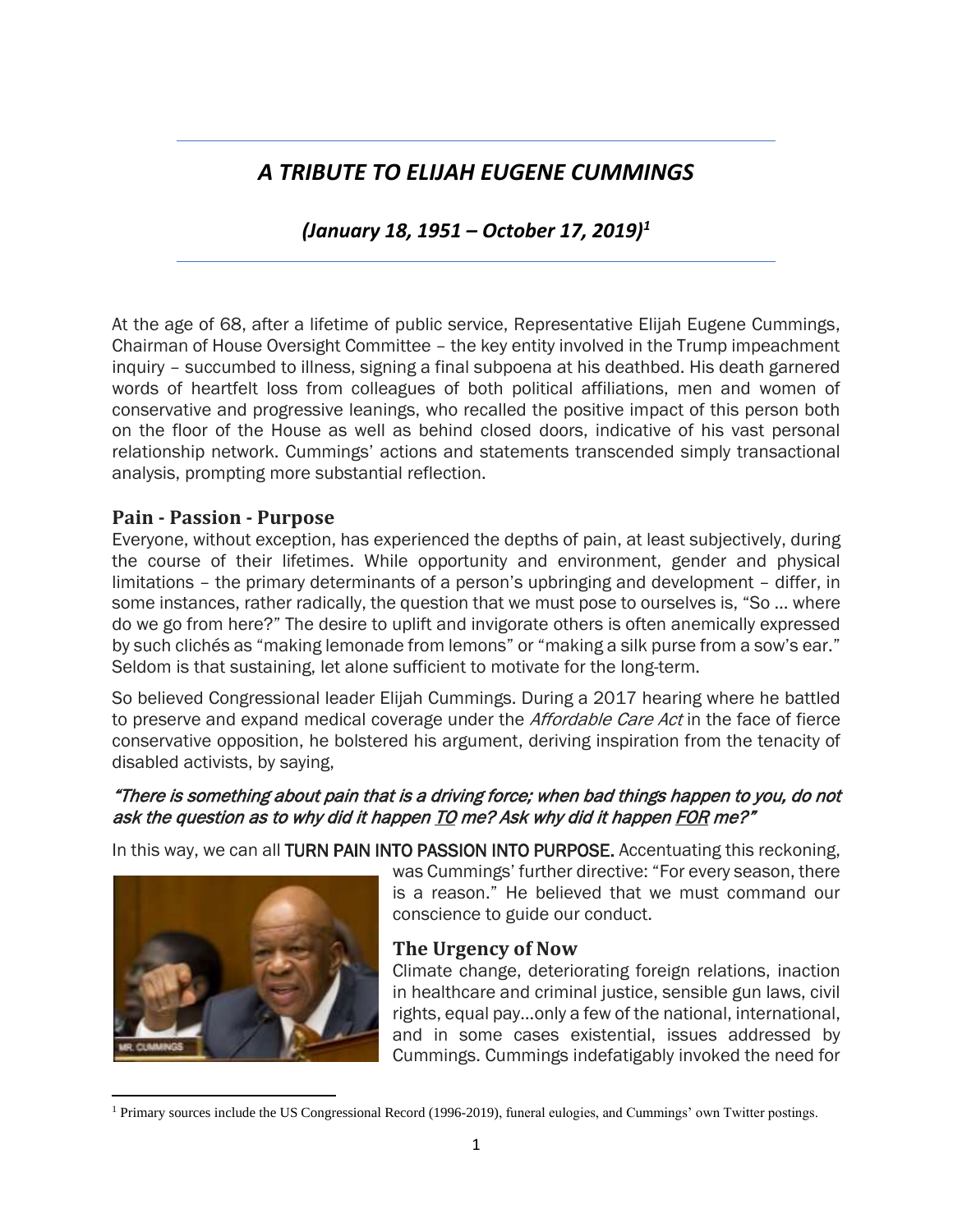action, continually emphasizing that the time to do so was waning. Children go to school, ever anxious about rogue shooters; unrelenting wildfires consume California all year round, threatening lives, property, wildlife, and business operations; ice sheets are melting at such a rapid pace as to place coastal residents in immediate jeopardy and threaten the mere existence of entire municipalities; and many Americans face the persistent threat of personal financial ruin with the onset of one catastrophic illness. Cummings knew that not one minute should be spared as so much work is yet to be done.

He famously recited, in open Congressional session, what is known as the Minute Poem by Civil Rights leader, Dr. Benjamin E. Mays:

> I only have a minute, 60 seconds in it forced upon me. I did not choose it, but I know that I must use it, give account if I abuse it, suffer if I lose it. Only a tiny little minute, but eternity is in it.

It was commonly known in Congressional circles that Cummings soliloquized this poem as many as 20 times a time in an attempt to self-motivate. He frequently opined that time was precious and the need to act thus interminably upon all of us. To do so effectively, Cummings summoned all to experience life in conjunction with others, preferably different from one's self; to commit to learn from one another; and to always strive to lift each other up. Cummings often described his philosophy as uniquely simplistic:

# Do something! Just go out and do something!

How tempting it is to just resign our lives – especially towards the end of our years – to bask in physical comfort, shutting off any news of crises, unpleasantries, and unresolved

inequities in order to fully concentrate on self and immediate family and friends. But Cummings believed that no matter how daunting a problem appeared – and irrespective of the concomitant helplessness experienced – there was surely something that could be done, He never failed to seize the moment.

# **A True Christian Soldier**

Rare indeed is the individual who can be described as



spiritually authentic. Philosopher and writer, Dr. Joseph P. Hester, attests that spiritual authenticity is inextricably linked to, and emanates from, connection with others; it is measured through discernible communal impact. It is this type of engagement with others that generates moral awareness, enabling each to effectuate substantial reform through such regular contact. Hester reflectively asks: "What can I do to amplify the thin sliver of one small life, even my own life, so that in the vast future in which I will not take part, where many will not know who I was, how I loved and hated and succeeded and failed, and longed and won and lost, I will have been a servant of an even larger ethical purpose?" Projecting this esprit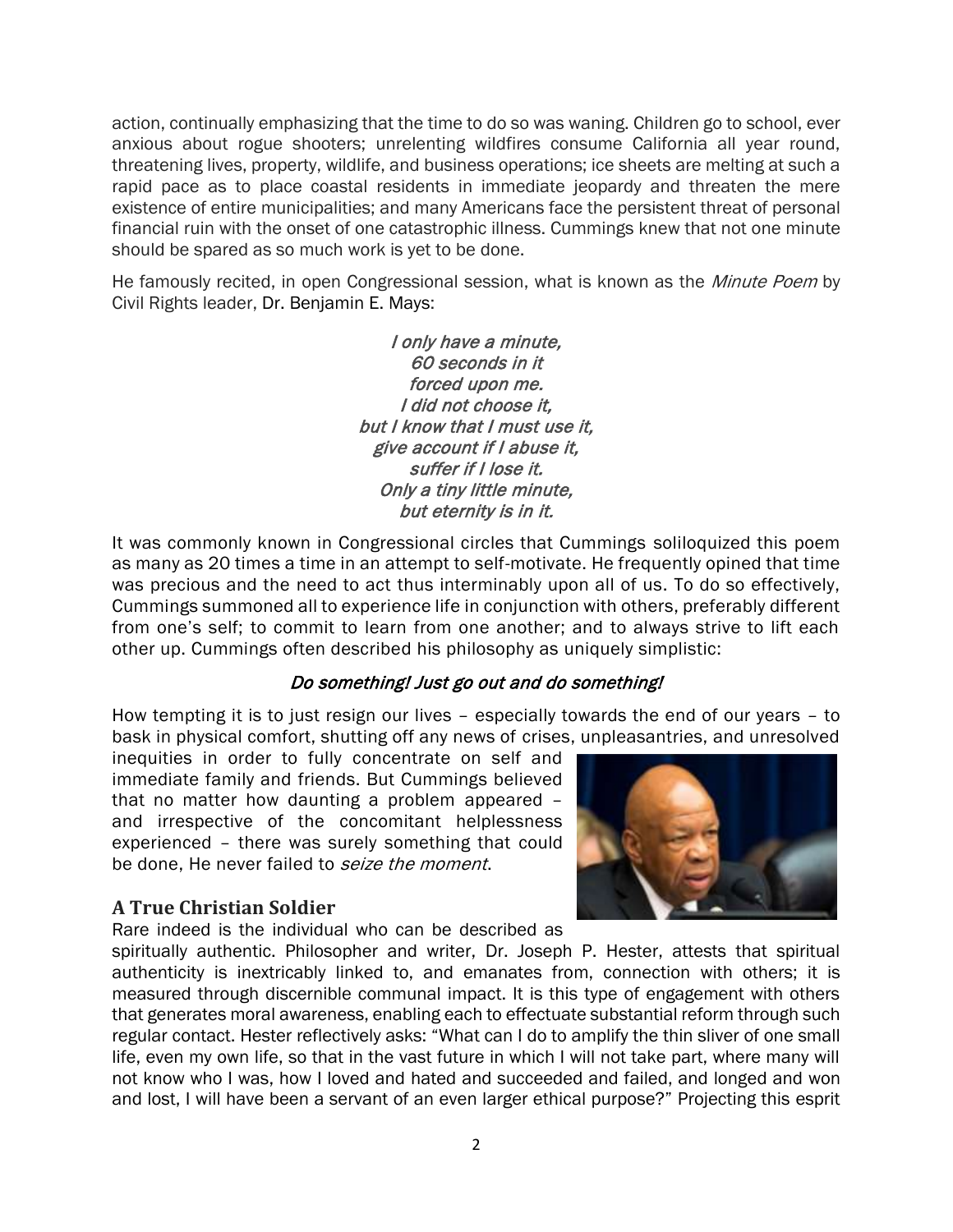that one person can live a life imbued with purpose and selfless action, Cummings undauntingly championed the causes of social reform and justice while providing a voice to the voiceless.

Cummings' philosophy of life is often described in tandem with a particular biblical passage. From  $40$  Isaiah 31:

#### Those who hope in the Lord will renew their strength. They will soar on wings like eagles; they will run and not grow weary; they will walk and not be faint.

His faith-grounded tenets were often demonstrated by his compassion and love for others as well as his ostensible devotion to family. This public servant toiled to guarantee that those forgotten had access to the same opportunities to which he had been afforded. His life validated those principles which could be projected onto the larger community-countryworld. He spoke of the possibility that one's destiny was not necessarily pre-ordained; rather, by embracing God's message of love for all people and by expressing that gift through deliberative actions could one attain a purposeful and meaningful life. In essence, according to Cummings, there are no assurances of either grandeur or hopeless exile in life – but rather the realization that every human being holds the power to exude goodness and mercy … if so elected.

### **Defining Our Place in History**

Cummings' love of his city, state, and country, as well as of its democratic processes generally, were widely evident and undeniably profound. This was demonstrated shortly after the arrest and death of Freddie Gray, a Baltimore man who died in police custody in 2015. His death propelled Cummings to declare during a fiery speech at Gray's funeral:

#### I've often said that our children are the living messages we send to the future we will never see, but now, our children are sending us to a future they will never see,

This statement was not only used in conjunction with a call for criminal justice reform and an overhaul in local police force training methods to be better aware of the needs of the communities served. He also applied this visionary, yet haunting, message to the unrestrained anthropogenic forces determining the extent of climate change as well as to the legislative stagnancy of gun violence prevention.

Cummings often touted what he believed to be a



universal call to refrain from deriving motivation through money or titles, but to rather funnel passion, ability, and resources to selflessly champion truth over power. Complacency was the death knell; questioning the mandate. And he most recently demonstrated this commitment to challenge with respect to the political turmoil in Washington, D.C., finding little patience for those who subverted the country's future and the unrestrained pursuit of truth to align with divisive matters of partisanship, stating: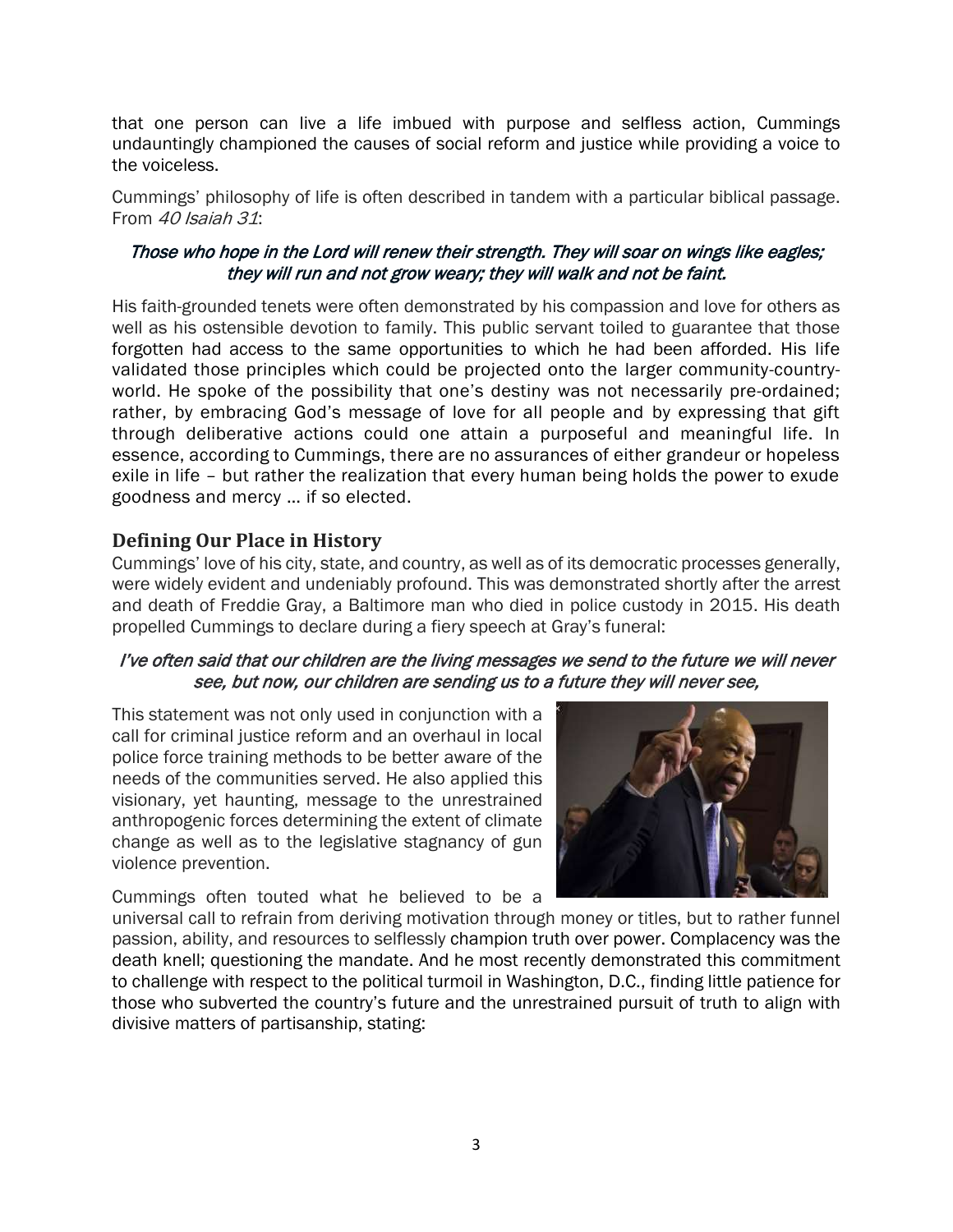

I am begging the American people to pay attention to what is going on, because if you want to have a democracy intact for your children and your children's children and generations yet unborn, we have got to guard this moment. This is our watch.

He believed that the cost of inaction, inattention, and grandstanding might quite possibly be the cessation

of liberty and the destruction of democracy. Incorporating his *modus operandi* of making every moment in life count, Cummings reminded both colleague and constituent during the ongoing investigation into the Trump administration:

#### When we're dancing with the angels, the question will be asked in 2019: What did we do to make sure we kept our democracy intact? Did we stand on the sidelines and say nothing?

# **Passing It On**

Cummings called others to mentor youth much as he did with freshman members of Congress, often declaring to these newly elected representatives, "I won't let you fall." He believed in lifting up the next generation of leaders, beginning with his days as an activist in his hometown of Baltimore and extending to the halls of Congress where he sought to advocate for the rights of all marginalized people across America, with dogged determination, seeking liaisons and building productive relationships along the way. As Speaker of the House and fellow Baltimore native Nancy Pelosi recounted during Cummings' funeral: "Send me as many freshmen as you can because I want to help them be oriented to reach the full, their fullest potential in the House of Representatives."

#### **Making Waves – Even in Death**



During life, Cummings' attainments were groundbreaking: a graduate of Howard University and the University of Maryland School of Law, Cummings became the first African-American Speaker Pro Tem of the Maryland House of Delegates. He was a Democrat who was eventually elected to represent Maryland's 7th Congressional District in 1996. During his House tenure, Cummings was one of the first legislators to decry any legislation that would permit employers to discriminate on the basis of sexual orientation. His work to lower the cost of prescription drugs has produced signature legislation that bears his name

posthumously.

Cummings was the first African-American lawmaker to ever lie in repose in the U.S. capital on the same catapult as Abraham Lincoln. This act was the result of a bipartisan agreement, bringing together politicians from both parties. It is yet to be seen if his recent work as Chairman of the House Oversight and Reform Committee during which time he delivered severe critiques of the Trump administration, ultimately bears fruit. During one such hearing in February 2019, Cummings commented on his mother's dying words the year